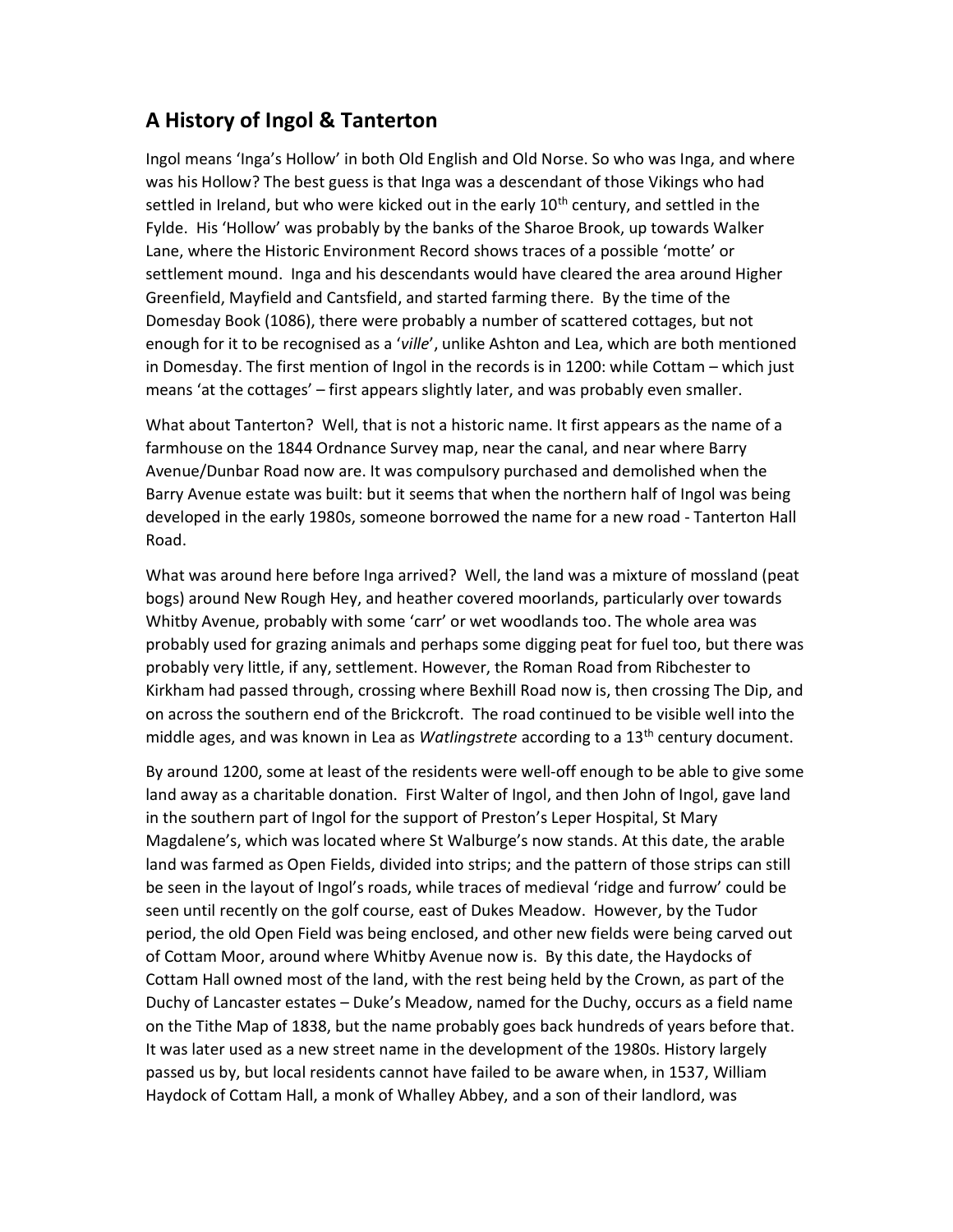executed for his part in the uprising against Henry VIII known as the Pilgrimage of Grace. They would equally have been aware when in 1584 William's great-great nephew, George Haydock, also born at Cottam Hall, was also executed for the crime of being a Catholic priest. The Haydocks continued to keep the old faith, and found themselves in trouble again in 1715 during the Jacobite Rising when another priest of the family, Gilbert Haydock was taken prisoner at what came to be known as Catch Field, by where the Ancient Oak now stands. However, this time, he was only imprisoned briefly, not executed like his ancestors had been.

When the first maps begin to show some detail for the area, at the end of the  $18<sup>th</sup>$  and early  $19<sup>th</sup>$  century, the main feature is the road running north though the district, now called Tag Lane. This seems to have been called that after 'The Tag(g)', located where Tag Farm Court now stands, which was a dower-house belonging to Cottam Hall – presumably so-called because it was 'tagged on' to the hall. Pool House is also visible on the maps, as is Hollinhead (where Hollinhead Crescent now is) – but that was about it. Then in 1797 the Lancaster canal was dug through the area, with bridges spanning it at what is now Bexhill Road, and Cottam Lane, off Barry Avenue. At the latter bridge, a fine house was built by the canal company. Soon after, a brickworks was established on the banks of the canal, which made bricks using the local heavy boulder clay dug out on Cottam Moor, with the bricks then shipped out via the canal.

The 1861 Census gives us a great insight into Ingol at that time. At that date there were just 80 men, women and children living in 14 homes: compared with 7500 people now, living in 3500 homes. The residents were mainly farmers, farm servants and labourers, although at Tanterton Fold, the occupants included a railway labourer and a piecer at a cotton mill, while a number of the women were working as 'charwomen' (ie cleaners). However, a little before this date, Ingol's Most Famous Resident had come to live in The Tag(g). George Leo Haydock was born in 1774 at Cottam Hall, and followed the family tradition whereby one or more of the sons in every generation became a Catholic priest. In the 1830s, after a dispute with his superiors, George Leo retired to The Tag, where he lived for eight years, before going on to become parish priest at Penrith. However, why he is famous was that he earlier had translated, and with his brother Thomas who was a publisher, had published in 1814 a new English edition of the Bible for Catholics, with an extensive commentary. Now known as the Haydock Bible, this came to be found in all of the Catholic churches in England, but was also very popular in America, being used by both John Kennedy, and more recently Joe Biden, at their presidential swearing-in. See

https://www.cumbriacountyhistory.org.uk/penrith-and-potus-background

For more information on George Leo, see https://en.wikipedia.org/wiki/George\_Leo\_Haydock

By the end of the 19<sup>th</sup> century, Ingol had not changed much. Oaktree and Mayfield Avenues had been built, with a few houses; and there were a few more houses starting to appear along Tag Lane. Early in the  $20<sup>th</sup>$  century, there were a few more houses on Hillcrest Avenue, while by the 1940s there were quite a few more along Tag Lane, and some on Cottam Avenue. St Margaret's Mission (opened in 1925) and the Methodists (opened in 1937) had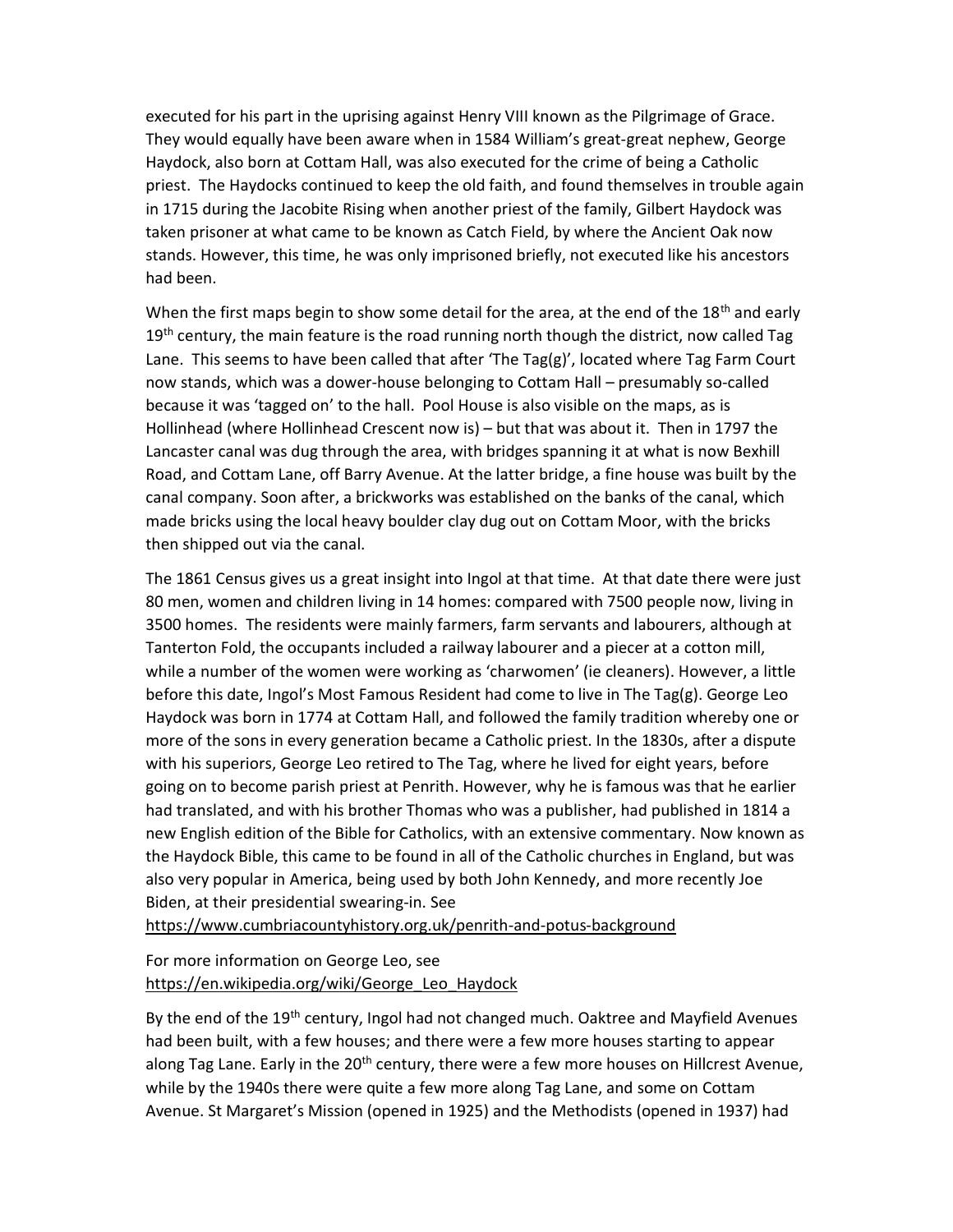buildings, and a Women's Institute had been formed in 1928. The population was then about 1000: but everything was about to change. In 1951, when the Development Plan for the Borough of Preston was published, and a large-scale programme of slum clearance and Council House building began. By 1962, 5000 new homes had been built, with the first highrise flats opened in 1963-4 (at Avenham and Moor Lane). Then in March 1962, work began on building 2500 homes on 200 acres of farmland in Ingol, compulsorily purchased after the district was taken into the Borough of Preston from the neighbouring Rural District in 1956. These homes are now operated by Community Gateway Association. Holy Family Church opened in 1964, as did Tulketh High School (which closed in 2008): the John O'Gaunt pub (now Building Blocks Nursery) opened in 1965, St Margaret's new church opened in 1966, and the two schools, Holy Family and Ingol Community Primary opened in 1968, as did Ingol Labour Club (now Social Club). Meanwhile, the Brickworks ceased production using local clay, and the former clay quarry was taken over to become a landfill site. A significant new development was Preston Employment Rehabilitation Centre, opened by the Duke of Edinburgh 1978 in what is now Dovedale Close. Unfortunately, it was not a success and it closed in 1992 and was subsequently demolished.

The next phase for the district was another land-grab which brought the part we now call Tanterton into Preston Borough. A new social housing estate, operated by North British Housing (now Places for People) was built west of the new Tanterton Hall Road, while to the east a new up-market private development of semis, detached houses and bungalows was built, called Ingol Golf Village, with work beginning in 1978, and the golf course opening in 1981. As the population grew, new facilities were provided, such as Pool House School in 1980, plus two new pubs, the Falklands Heroes (opened 1983, but burned down in 2002 in an arson attack, demolished and not rebuilt) and the Guild Merchant, named in honour of the Preston Guild of 1982. The next major development was the opening in 1985 of Tom Benson Way, named after a famous local long-distance walker – and now the boundaries of Ingol were redrawn to incorporate all the land to the east of the new road.

In 1993 a group of residents formed the Ingol and Tanterton Action Group (INTAG) to provide support for vulnerable people in the district, operating from a building provided by Places for People: then in 2002, they moved to a larger building in the southern part of the ward, an abandoned youth centre, which had closed through lack of funding. It is now known as the Ingol and Tanteron Community Trust (INTACT). Tanterton Christian Fellowship opened in 1996 and then, in 2003, Tanterton Village Centre opened. More information about the recent history of Ingol can be found on the Ingol Memories website https://www.theharris.org.uk/about-us/ingol-memories-exhibition-digital-map-and-teatowel/

Within the new boundaries of Ingol and Tanterton, there were now just two large undeveloped sites left – the brownfield site of the Brickcroft, and the greens of Ingol Golf Course. The residents there believed that their homes would always back onto the golf course – but it became clear the owners had other plans, and in 2017 the club and course closed for good. Plans had been submitted for housing development and a training facility for PNE – but it looks like the latter will not now take place. Meanwhile, various plans have